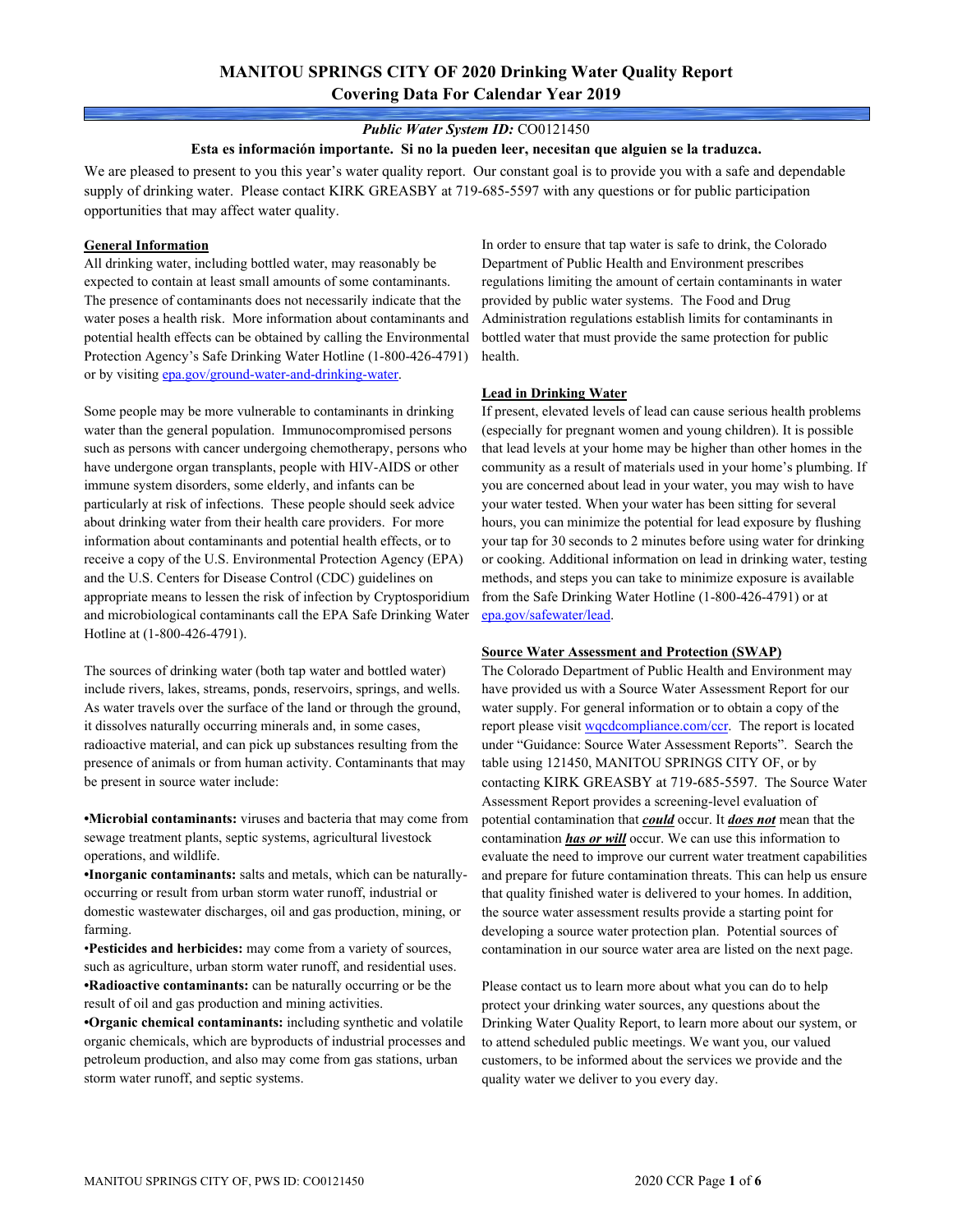## **Our Water Sources**

| <b>Sources (Water Type - Source Type)</b>           | <b>Potential Source(s) of Contamination</b>                                                                                                              |
|-----------------------------------------------------|----------------------------------------------------------------------------------------------------------------------------------------------------------|
| NORTH AND SOUTH FRENCH CREEK (Surface Water-Intake) | Commercial/Industrial/Transportation, Low Intensity Residential,<br>Row Crops, Fallow, Deciduous Forest, Evergreen Forest, Road<br>Miles, Wildland Fires |

## **Terms and Abbreviations**

- **Maximum Contaminant Level (MCL)** − The highest level of a contaminant allowed in drinking water.
- **Treatment Technique (TT)** − A required process intended to reduce the level of a contaminant in drinking water.
- **Health-Based** − A violation of either a MCL or TT.
- **Non-Health-Based** − A violation that is not a MCL or TT.
- **Action Level (AL)** − The concentration of a contaminant which, if exceeded, triggers treatment and other regulatory requirements.
- **Maximum Residual Disinfectant Level (MRDL)** − The highest level of a disinfectant allowed in drinking water. There is convincing evidence that addition of a disinfectant is necessary for control of microbial contaminants.
- **Maximum Contaminant Level Goal (MCLG)** − The level of a contaminant in drinking water below which there is no known or expected risk to health. MCLGs allow for a margin of safety.
- **Maximum Residual Disinfectant Level Goal (MRDLG)** − The level of a drinking water disinfectant, below which there is no known or expected risk to health. MRDLGs do not reflect the benefits of the use of disinfectants to control microbial contaminants.
- **Violation (No Abbreviation)** − Failure to meet a Colorado Primary Drinking Water Regulation.
- **Formal Enforcement Action (No Abbreviation)** − Escalated action taken by the State (due to the risk to public health, or number or severity of violations) to bring a non-compliant water system back into compliance.
- **Variance and Exemptions (V/E)** − Department permission not to meet a MCL or treatment technique under certain conditions.
- **Gross Alpha (No Abbreviation)** − Gross alpha particle activity compliance value. It includes radium-226, but excludes radon 222, and uranium.
- **Picocuries per liter (pCi/L)** − Measure of the radioactivity in water.
- **Nephelometric Turbidity Unit (NTU)** − Measure of the clarity or cloudiness of water. Turbidity in excess of 5 NTU is just noticeable to the typical person.
- **Compliance Value (No Abbreviation)** Single or calculated value used to determine if regulatory contaminant level (e.g. MCL) is met. Examples of calculated values are the 90th Percentile, Running Annual Average (RAA) and Locational Running Annual Average (LRAA).
- **Average (x-bar)** − Typical value.
- **Range (R)**  $-$  Lowest value to the highest value.
- **Sample Size (n)** − Number or count of values (i.e. number of water samples collected).
- **Parts per million = Milligrams per liter (ppm = mg/L)** − One part per million corresponds to one minute in two years or a single penny in \$10,000.
- **Parts per billion = Micrograms per liter (ppb = ug/L)** − One part per billion corresponds to one minute in 2,000 years, or a single penny in \$10,000,000.
- **Not Applicable (N/A)** Does not apply or not available.
- **Level 1 Assessment** A study of the water system to identify potential problems and determine (if possible) why total coliform bacteria have been found in our water system.
- **Level 2 Assessment** A very detailed study of the water system to identify potential problems and determine (if possible) why an E. coli MCL violation has occurred and/or why total coliform bacteria have been found in our water system on multiple occasions.

## **Detected Contaminants**

MANITOU SPRINGS CITY OF routinely monitors for contaminants in your drinking water according to Federal and State laws. The following table(s) show all detections found in the period of January 1 to December 31, 2019 unless otherwise noted. The State of Colorado requires us to monitor for certain contaminants less than once per year because the concentrations of these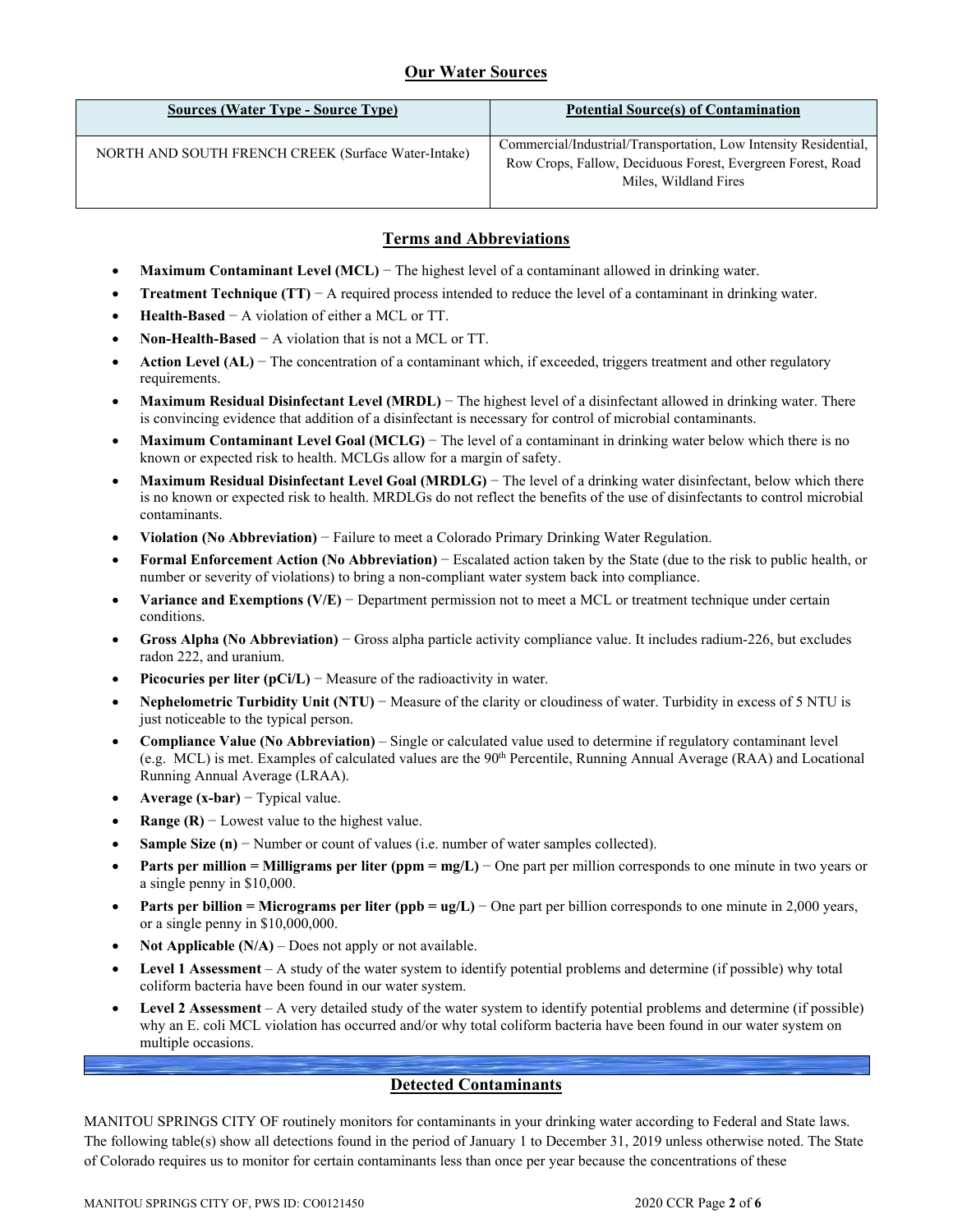contaminants are not expected to vary significantly from year to year, or the system is not considered vulnerable to this type of contamination. Therefore, some of our data, though representative, may be more than one year old. Violations and Formal Enforcement Actions, if any, are reported in the next section of this report.

**Note:** Only detected contaminants sampled within the last 5 years appear in this report. If no tables appear in this section then no contaminants were detected in the last round of monitoring.

| Disinfectants Sampled in the Distribution System<br><b>TT Requirement:</b> At least 95% of samples per period (month or quarter) must be at least 0.2 ppm OR<br>If sample size is less than 40 no more than 1 sample is below $0.2$ ppm<br><b>Typical Sources:</b> Water additive used to control microbes |                    |                                                                     |                                                |                              |                               |             |  |
|------------------------------------------------------------------------------------------------------------------------------------------------------------------------------------------------------------------------------------------------------------------------------------------------------------|--------------------|---------------------------------------------------------------------|------------------------------------------------|------------------------------|-------------------------------|-------------|--|
| <b>Disinfectant</b><br><b>Name</b>                                                                                                                                                                                                                                                                         | <b>Time Period</b> | <b>Results</b>                                                      | <b>Number of Samples</b><br><b>Below Level</b> | <b>Sample</b><br><b>Size</b> | <b>TT</b><br><b>Violation</b> | <b>MRDL</b> |  |
| Chlorine                                                                                                                                                                                                                                                                                                   | December, 2019     | Lowest period percentage of samples<br>meeting TT requirement: 100% |                                                |                              | No                            | $4.0$ ppm   |  |

|                            | Lead and Copper Sampled in the Distribution System |                                |                              |                                  |                                      |                                       |                                                           |                                                                               |  |
|----------------------------|----------------------------------------------------|--------------------------------|------------------------------|----------------------------------|--------------------------------------|---------------------------------------|-----------------------------------------------------------|-------------------------------------------------------------------------------|--|
| Contaminant<br><b>Name</b> | Time<br>Period                                     | 90 <sup>th</sup><br>Percentile | <b>Sample</b><br><b>Size</b> | <b>Unit of</b><br><b>Measure</b> | 90 <sup>th</sup><br>Percentile<br>AL | Sample<br><b>Sites</b><br>Above<br>AL | 90 <sup>th</sup><br>Percentile<br>AL<br><b>Exceedance</b> | <b>Typical Sources</b>                                                        |  |
| Copper                     | 08/26/2019<br>to<br>08/27/2019                     | 0.21                           | 20                           | ppm                              | 1.3                                  | $\mathbf{0}$                          | N <sub>o</sub>                                            | Corrosion of<br>household plumbing<br>systems; Erosion of<br>natural deposits |  |
| Lead                       | 08/26/2019<br>to<br>08/27/2019                     | 8.5                            | 20                           | ppb                              | 15                                   | $\overline{2}$                        | N <sub>o</sub>                                            | Corrosion of<br>household plumbing<br>systems; Erosion of<br>natural deposits |  |

| Disinfection Byproducts Sampled in the Distribution System |      |         |                       |                       |                           |            |             |                                |                                             |
|------------------------------------------------------------|------|---------|-----------------------|-----------------------|---------------------------|------------|-------------|--------------------------------|---------------------------------------------|
| Name                                                       | Year | Average | Range<br>$Low - High$ | Sample<br><b>Size</b> | Unit of<br><b>Measure</b> | <b>MCL</b> | <b>MCLG</b> | <b>MCL</b><br><b>Violation</b> | <b>Typical Sources</b>                      |
| Total<br>Haloacetic<br>Acids<br>(HAA5)                     | 2019 | 26.45   | 10.2 to $37.6$        | 8                     | ppb                       | 60         | N/A         | N <sub>o</sub>                 | Byproduct of drinking<br>water disinfection |
| Total<br>Trihalome<br>thanes<br>(TTHM)                     | 2019 | 23.23   | 11 to 32.5            | 8                     | ppb                       | 80         | N/A         | N <sub>o</sub>                 | Byproduct of drinking<br>water disinfection |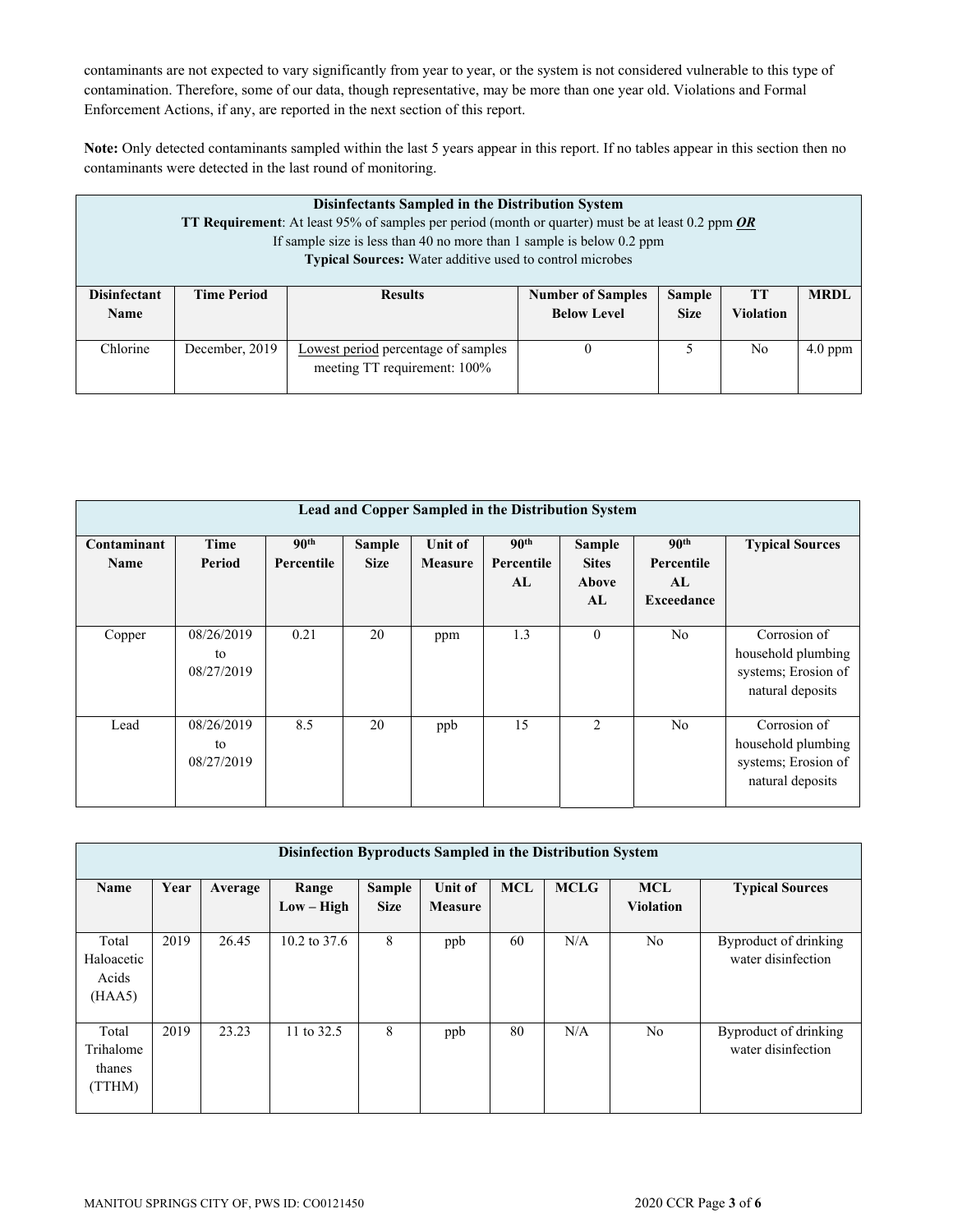| Summary of Turbidity Sampled at the Entry Point to the Distribution System |                    |                                                                                               |                                                                              |                               |                                  |  |  |  |
|----------------------------------------------------------------------------|--------------------|-----------------------------------------------------------------------------------------------|------------------------------------------------------------------------------|-------------------------------|----------------------------------|--|--|--|
| Contaminant<br><b>Name</b>                                                 | Sample<br>Date     | <b>Level Found</b>                                                                            | <b>TT Requirement</b>                                                        | <b>TT</b><br><b>Violation</b> | <b>Typical</b><br><b>Sources</b> |  |  |  |
| Turbidity                                                                  | Date/Month:<br>May | Highest single measurement:<br>0.289 NTU                                                      | Maximum 1 NTU for any single<br>measurement                                  | N <sub>o</sub>                | Soil Runoff                      |  |  |  |
| Turbidity                                                                  | Month:<br>Dec      | Lowest monthly percentage of<br>samples meeting TT requirement<br>for our technology: $100\%$ | In any month, at least 95% of<br>samples must be less than 0.3<br><b>NTU</b> | N <sub>o</sub>                | Soil Runoff                      |  |  |  |

| Inorganic Contaminants Sampled at the Entry Point to the Distribution System |      |          |                       |                              |                           |                |                |                                |                                                                                                                                                                                                                                                                       |
|------------------------------------------------------------------------------|------|----------|-----------------------|------------------------------|---------------------------|----------------|----------------|--------------------------------|-----------------------------------------------------------------------------------------------------------------------------------------------------------------------------------------------------------------------------------------------------------------------|
| Contaminant<br>Name                                                          | Year | Average  | Range<br>$Low - High$ | <b>Sample</b><br><b>Size</b> | Unit of<br><b>Measure</b> | <b>MCL</b>     | <b>MCLG</b>    | <b>MCL</b><br><b>Violation</b> | <b>Typical Sources</b>                                                                                                                                                                                                                                                |
| Barium                                                                       | 2019 | $\theta$ | $0$ to $0$            | $\mathbf{1}$                 | ppm                       | $\overline{2}$ | $\overline{2}$ | No                             | Discharge of<br>drilling wastes;<br>discharge from<br>metal refineries;<br>erosion of natural<br>deposits                                                                                                                                                             |
| Beryllium                                                                    | 2019 | 0.38     | $0.38$ to $0.38$      | $\mathbf{1}$                 | ppb                       | $\overline{4}$ | $\overline{4}$ | No                             | Discharge from<br>metal refineries<br>and coal-burning<br>factories;<br>discharge from<br>electrical,<br>aerospace, and<br>defense industries                                                                                                                         |
| Fluoride                                                                     | 2019 | 2.9      | $2.9$ to $2.9$        | $\mathbf{1}$                 | ppm                       | $\overline{4}$ | $\overline{4}$ | No                             | Erosion of natural<br>deposits; water<br>additive which<br>promotes strong<br>teeth; discharge<br>from fertilizer and<br>aluminum<br>factories                                                                                                                        |
| Nitrate                                                                      | 2019 | 0.24     | $0.24$ to $0.24$      | $\mathbf{1}$                 | ppm                       | 10             | 10             | No                             | Runoff from<br>fertilizer use;<br>leaching from<br>septic tanks,<br>sewage; erosion of<br>natural deposits<br>Fluoride: This is an alert about your drinking water and a cosmetic dental problem that might affect children under nine years of                       |
|                                                                              |      |          |                       |                              |                           |                |                |                                | age. At low levels, fluoride can help prevent cavities, but children drinking water containing more than 2 parts per million (ppm)<br>of fluoride may develop cosmetic discoloration of their permanent teeth (dental fluorosis). The drinking water provided by your |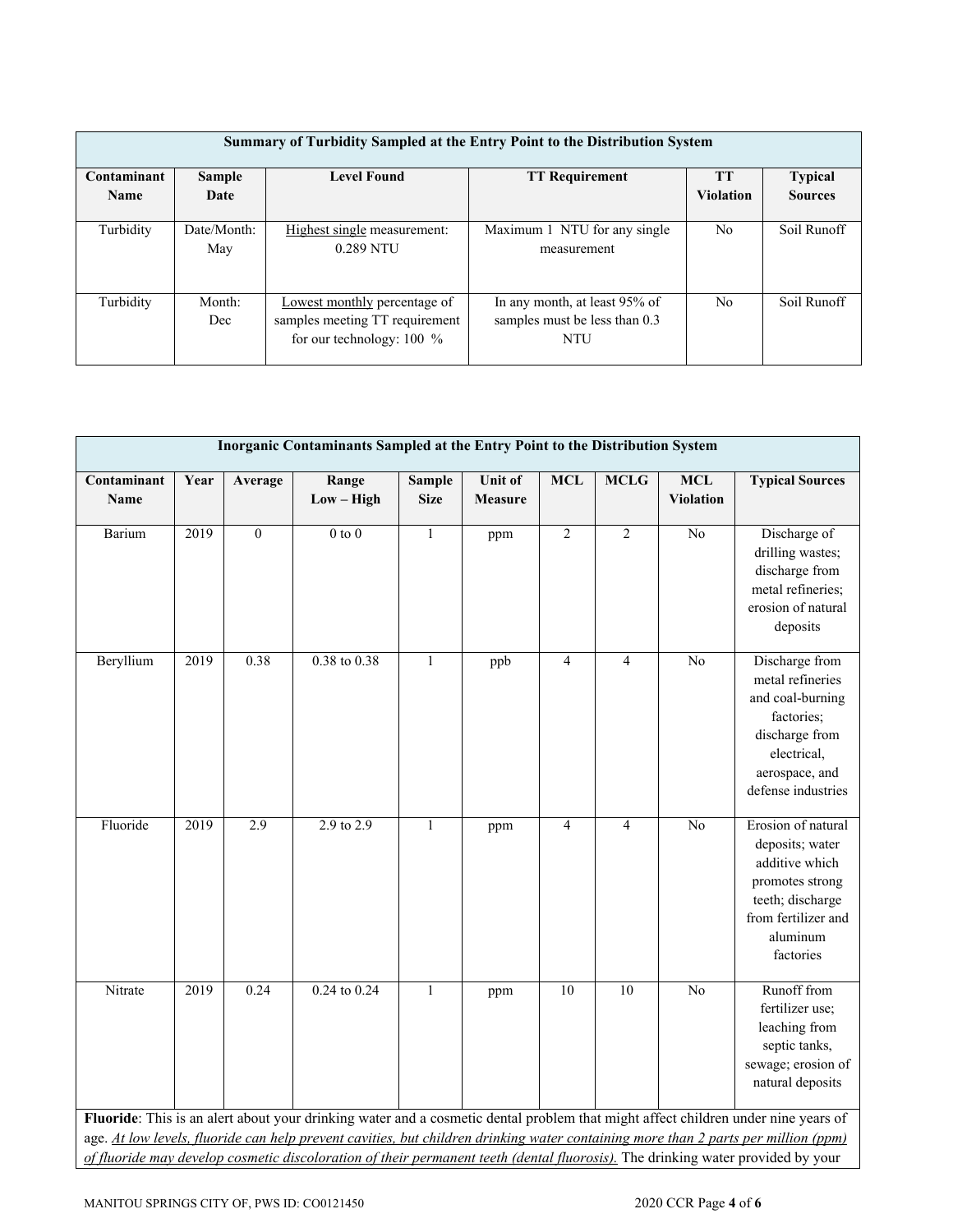| Inorganic Contaminants Sampled at the Entry Point to the Distribution System |      |         |                     |                              |                                  |     |             |                         |                        |
|------------------------------------------------------------------------------|------|---------|---------------------|------------------------------|----------------------------------|-----|-------------|-------------------------|------------------------|
| C <b>ontaminant</b><br>Name                                                  | Year | Average | Range<br>Low – High | <b>Sample</b><br><b>Size</b> | <b>Unit of</b><br><b>Measure</b> | MCL | <b>MCLG</b> | MCL<br><b>Violation</b> | <b>Typical Sources</b> |

community water system has a fluoride concentration above 2 parts per million (ppm), but below 4 parts per million (ppm). Dental fluorosis, in its moderate or severe forms, may result in a brown staining and/or pitting of the permanent teeth. This problem occurs only in developing teeth, before they erupt from the gums. Children under nine years of age should be provided with alternative sources of drinking water or water that has been treated to remove the fluoride to avoid the possibility of staining and pitting of their permanent teeth. You may also want to contact your dentist about proper use by young children of fluoridecontaining products. Older children and adults may safely drink the water.

Drinking water containing more than 4 parts per million (ppm) of fluoride (the Colorado Department of Public Health and Environment's drinking water standard) can increase your risk of developing bone disease. Your drinking water does not contain more than 4 parts per million (ppm) of fluoride, but we're required to notify you when we discover that the fluoride levels in your drinking water exceed 2 parts per million (ppm) because of this cosmetic dental problem.

For more information, please contact us. Some home water treatment units are also available to remove fluoride from drinking water. To learn more about available home water treatment units, you may call NSF International at (1-877-8-NSF-HELP).

### **Secondary Contaminants\*\***

\*\*Secondary standards are non-enforceable guidelines for contaminants that may cause cosmetic effects (such as skin, or tooth discoloration) or aesthetic effects (such as taste, odor, or color) in drinking water.

| Contaminant<br><b>Name</b> | Year | Average | Range<br>$Low - High$ | <b>Sample</b><br><b>Size</b> | Unit of<br><b>Measure</b> | <b>Secondary Standard</b> |
|----------------------------|------|---------|-----------------------|------------------------------|---------------------------|---------------------------|
| Sodium                     | 2019 | 5.3     | 5.3 to 5.3            |                              | ppm                       | N/A                       |

## **Violations, Significant Deficiencies, and Formal Enforcement Actions**

| <b>Non-Health-Based Violations</b><br>These violations do not usually mean that there was a problem with the water quality. If there had been, we would have notified<br>you immediately. We missed collecting a sample (water quality is unknown), we reported the sample result after the due date, or<br>we did not complete a report/notice by the required date. |                            |  |  |  |  |
|-----------------------------------------------------------------------------------------------------------------------------------------------------------------------------------------------------------------------------------------------------------------------------------------------------------------------------------------------------------------------|----------------------------|--|--|--|--|
| <b>Description</b>                                                                                                                                                                                                                                                                                                                                                    | <b>Time Period</b>         |  |  |  |  |
|                                                                                                                                                                                                                                                                                                                                                                       |                            |  |  |  |  |
| <b>FAILURE TO MEET STORAGE TANK</b>                                                                                                                                                                                                                                                                                                                                   | $04/10/2019 - 04/10/2019$  |  |  |  |  |
|                                                                                                                                                                                                                                                                                                                                                                       |                            |  |  |  |  |
| <b>Additional Violation Information</b>                                                                                                                                                                                                                                                                                                                               |                            |  |  |  |  |
|                                                                                                                                                                                                                                                                                                                                                                       | <b>REQUIREMENTS - F330</b> |  |  |  |  |